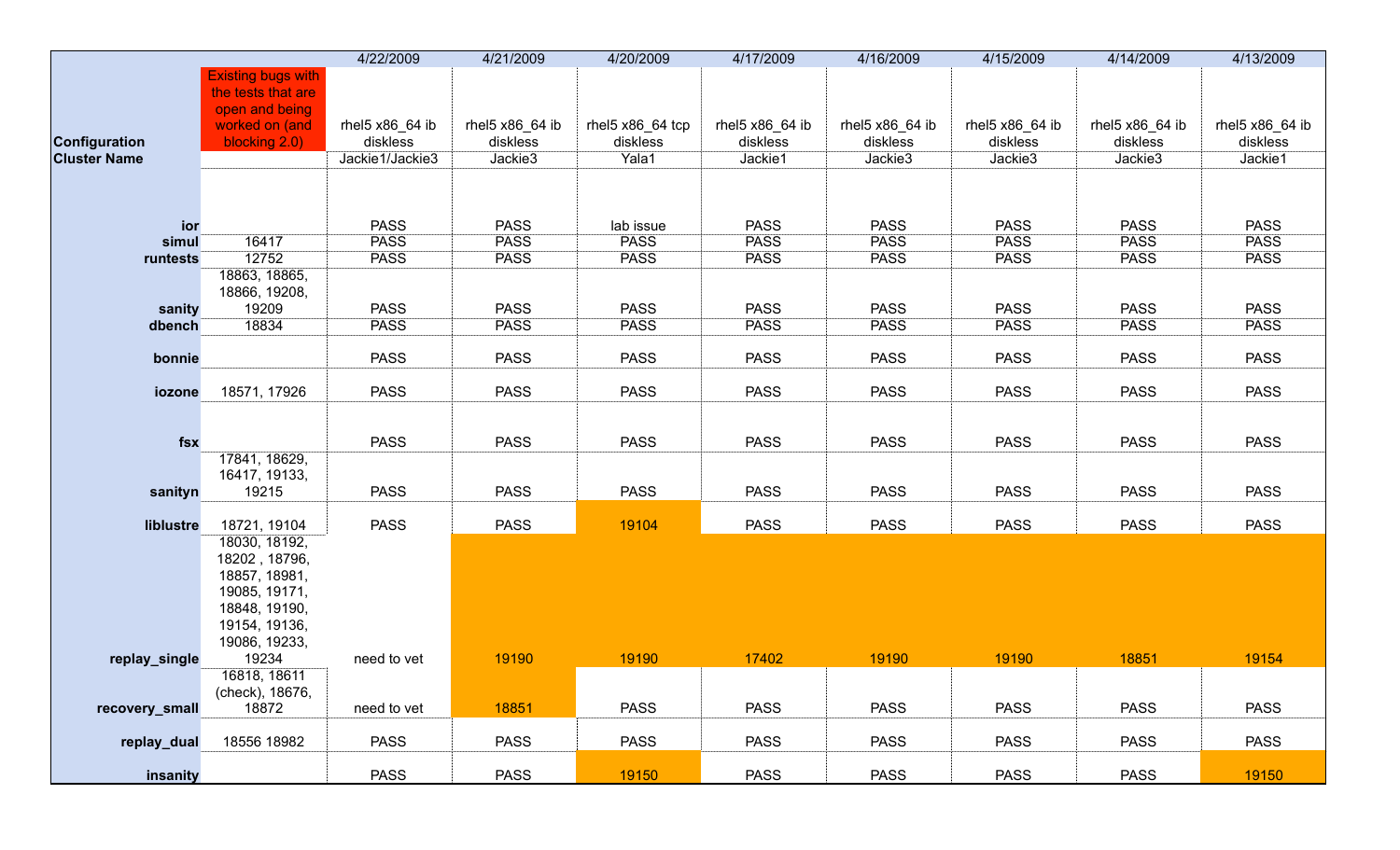|                           |                           | 4/22/2009       | 4/21/2009        | 4/20/2009        | 4/17/2009       | 4/16/2009       | 4/15/2009       | 4/14/2009       | 4/13/2009       |
|---------------------------|---------------------------|-----------------|------------------|------------------|-----------------|-----------------|-----------------|-----------------|-----------------|
|                           | <b>Existing bugs with</b> |                 |                  |                  |                 |                 |                 |                 |                 |
|                           | the tests that are        |                 |                  |                  |                 |                 |                 |                 |                 |
|                           | open and being            |                 |                  |                  |                 |                 |                 |                 |                 |
|                           | worked on (and            | rhel5 x86_64 ib | rhel5 x86 64 ib  | rhel5 x86_64 tcp | rhel5 x86_64 ib | rhel5 x86_64 ib | rhel5 x86 64 ib | rhel5 x86_64 ib | rhel5 x86_64 ib |
| Configuration             | blocking 2.0)             | diskless        | diskless         | diskless         | diskless        | diskless        | diskless        | diskless        | diskless        |
|                           | 18848, 16818,             |                 |                  |                  |                 |                 |                 |                 |                 |
| sanity_quota              | 19149                     | <b>PASS</b>     | <b>19264 NEW</b> | <b>PASS</b>      | <b>PASS</b>     | <b>PASS</b>     | <b>PASS</b>     | <b>PASS</b>     | <b>PASS</b>     |
| sanity_sec                |                           | <b>PASS</b>     | <b>PASS</b>      | <b>PASS</b>      | <b>PASS</b>     | <b>PASS</b>     | <b>PASS</b>     | <b>PASS</b>     | <b>PASS</b>     |
|                           | 18880, 19151,             |                 |                  |                  |                 |                 |                 |                 |                 |
| performance_sanity        | 19142, 19002              | 19142           | 19142            | 19151            | 19151           | 19151           | 19151           | 19151           | 19151           |
|                           | 19181                     | need to vet     | 19181            | <b>PASS</b>      | <b>PASS</b>     | <b>PASS</b>     | <b>PASS</b>     | <b>PASS</b>     | <b>PASS</b>     |
| replay_vbr                | 18879, 18150,             |                 |                  |                  |                 |                 |                 |                 |                 |
| conf_sanity               | 19235                     | <b>PASS</b>     | 15977            | <b>19236 NEW</b> | <b>PASS</b>     | 15977           | 18150           | 17931           | 17931           |
|                           |                           |                 |                  |                  |                 |                 |                 |                 |                 |
| replay_ost_single         |                           | <b>PASS</b>     | <b>PASS</b>      | <b>PASS</b>      | <b>PASS</b>     | <b>PASS</b>     | <b>PASS</b>     | <b>PASS</b>     | <b>PASS</b>     |
|                           | 19188, 16721,             |                 |                  |                  |                 |                 |                 |                 |                 |
| racer                     | 19229                     |                 |                  |                  |                 |                 |                 |                 |                 |
| large-scale               | 19279                     |                 |                  |                  |                 |                 |                 |                 |                 |
| recovery-mds-scale        | 19256                     |                 |                  |                  |                 |                 |                 |                 |                 |
| recovery-double-          | 19110, 18881,             |                 |                  |                  |                 |                 |                 |                 |                 |
| scale<br>recovery-random- | 18711                     |                 |                  |                  |                 |                 |                 |                 |                 |
| scale                     | 19192                     |                 |                  |                  |                 |                 |                 |                 |                 |
|                           |                           |                 |                  |                  |                 |                 |                 |                 |                 |
|                           |                           |                 |                  |                  |                 |                 |                 |                 |                 |
|                           |                           |                 |                  |                  |                 |                 |                 |                 |                 |
|                           | NT = Not Tested           |                 |                  |                  |                 |                 |                 |                 |                 |
|                           | $NL = No Log$             |                 |                  |                  |                 |                 |                 |                 |                 |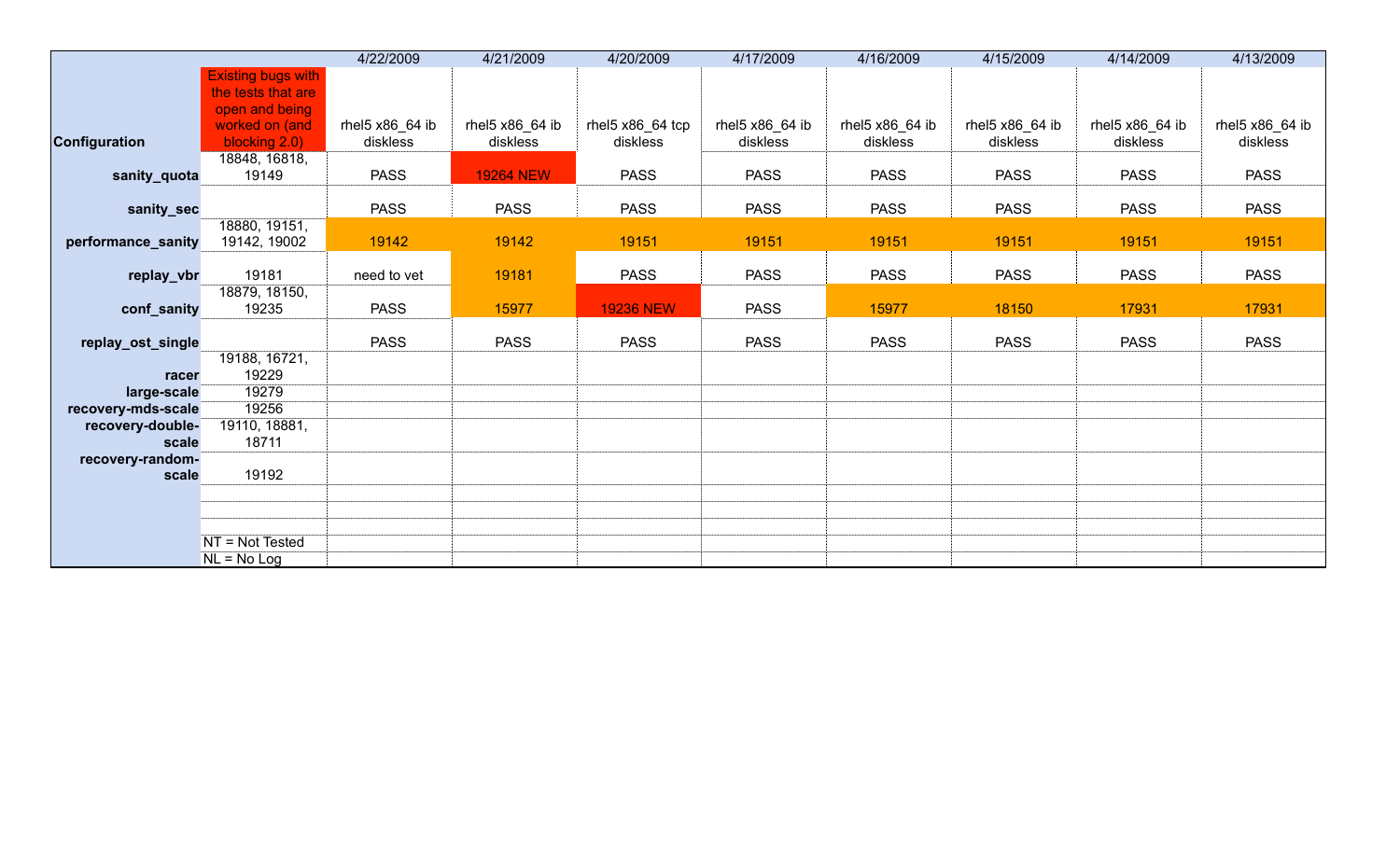|                     | 4/12/2009       | 4/11/2009        | 4/11/2009       | build 16 0410    | build 16 0410    | build 16 0410    | Alpha 0409          | Alpha 0409       | 4/9/2009            |
|---------------------|-----------------|------------------|-----------------|------------------|------------------|------------------|---------------------|------------------|---------------------|
|                     | rhel5 x86_64 ib | sles10 x86_64 ib | rhel5 x86_64 ib | rhel5 x86_64 tcp | sles10 x86_64 ib | rhel5 x86_64 ib  |                     | rhel5 x86_64 ib  | rhel5/x86_64/tcp/di |
| Configuration       | diskless        | disk             | diskless        | diskless         | disk             | diskless         | sles10 x86_64 tcp   | diskless         | skless              |
| <b>Cluster Name</b> | Jackie1         | Jackie3          | Jackie1         | Yala2            | Jackie 3         | Jackie1          | Yala <sub>2</sub>   | Jackie3          | Jackie1             |
|                     |                 |                  |                 |                  |                  |                  |                     |                  |                     |
| ior                 | <b>PASS</b>     | <b>PASS</b>      | <b>PASS</b>     | <b>PASS</b>      | <b>PASS</b>      | <b>PASS</b>      | <b>PASS</b>         | <b>PASS</b>      | <b>PASS</b>         |
| simul               | <b>PASS</b>     | <b>PASS</b>      | <b>PASS</b>     | <b>PASS</b>      | <b>PASS</b>      | <b>PASS</b>      | <b>PASS</b>         | <b>PASS</b>      | <b>PASS</b>         |
| runtests            | <b>PASS</b>     | <b>PASS</b>      | <b>PASS</b>     | <b>PASS</b>      | <b>PASS</b>      | <b>PASS</b>      | <b>PASS</b>         | <b>PASS</b>      | <b>PASS</b>         |
| sanity              | <b>PASS</b>     | <b>PASS</b>      | <b>PASS</b>     | <b>PASS</b>      | <b>PASS</b>      | <b>PASS</b>      | <b>PASS</b>         | <b>PASS</b>      | <b>PASS</b>         |
| dbench              | <b>PASS</b>     | <b>PASS</b>      | <b>PASS</b>     | <b>PASS</b>      | <b>PASS</b>      | <b>PASS</b>      | <b>PASS</b>         | <b>PASS</b>      | <b>PASS</b>         |
|                     |                 |                  |                 |                  |                  |                  |                     |                  |                     |
| bonnie              | <b>PASS</b>     | <b>PASS</b>      | <b>PASS</b>     | <b>PASS</b>      | <b>PASS</b>      | <b>PASS</b>      | <b>PASS</b>         | <b>PASS</b>      | <b>PASS</b>         |
| iozone              | <b>PASS</b>     | <b>PASS</b>      | <b>PASS</b>     | <b>PASS</b>      | <b>PASS</b>      | <b>PASS</b>      | <b>PASS</b>         | <b>PASS</b>      | <b>PASS</b>         |
| fsx                 | <b>PASS</b>     | <b>PASS</b>      | <b>PASS</b>     | <b>PASS</b>      | <b>PASS</b>      | <b>PASS</b>      | <b>PASS</b>         | <b>PASS</b>      | <b>PASS</b>         |
| sanityn             | 16417           | 16417            | 16417           | 16417            | 16417            | 16417            | 16417               | 18080, 16417     | 19016               |
| liblustre           | <b>PASS</b>     | <b>PASS</b>      | <b>PASS</b>     | 19104            | <b>PASS</b>      | <b>PASS</b>      | 19104               | <b>PASS</b>      | 19104               |
|                     |                 |                  |                 |                  |                  |                  | timed out, possibly |                  |                     |
| replay_single       | NL              | 19086            | 19085           | 19085            | 19085            | <b>19154 NEW</b> | 18556               | 18192            | $\sf NL$            |
| recovery_small      | <b>PASS</b>     | <b>PASS</b>      | <b>PASS</b>     | <b>PASS</b>      | <b>PASS</b>      | <b>PASS</b>      | <b>PASS</b>         | <b>PASS</b>      | 19016               |
|                     |                 |                  |                 |                  |                  |                  |                     |                  |                     |
| replay_dual         | <b>PASS</b>     | <b>PASS</b>      | 18982           | <b>PASS</b>      | <b>PASS</b>      | <b>PASS</b>      | <b>PASS</b>         | <b>PASS</b>      | <b>PASS</b>         |
| insanity            | <b>PASS</b>     | <b>PASS</b>      | 19150           | 19150            | <b>PASS</b>      | 18848            | <b>PASS</b>         | <b>19150 NEW</b> | <b>PASS</b>         |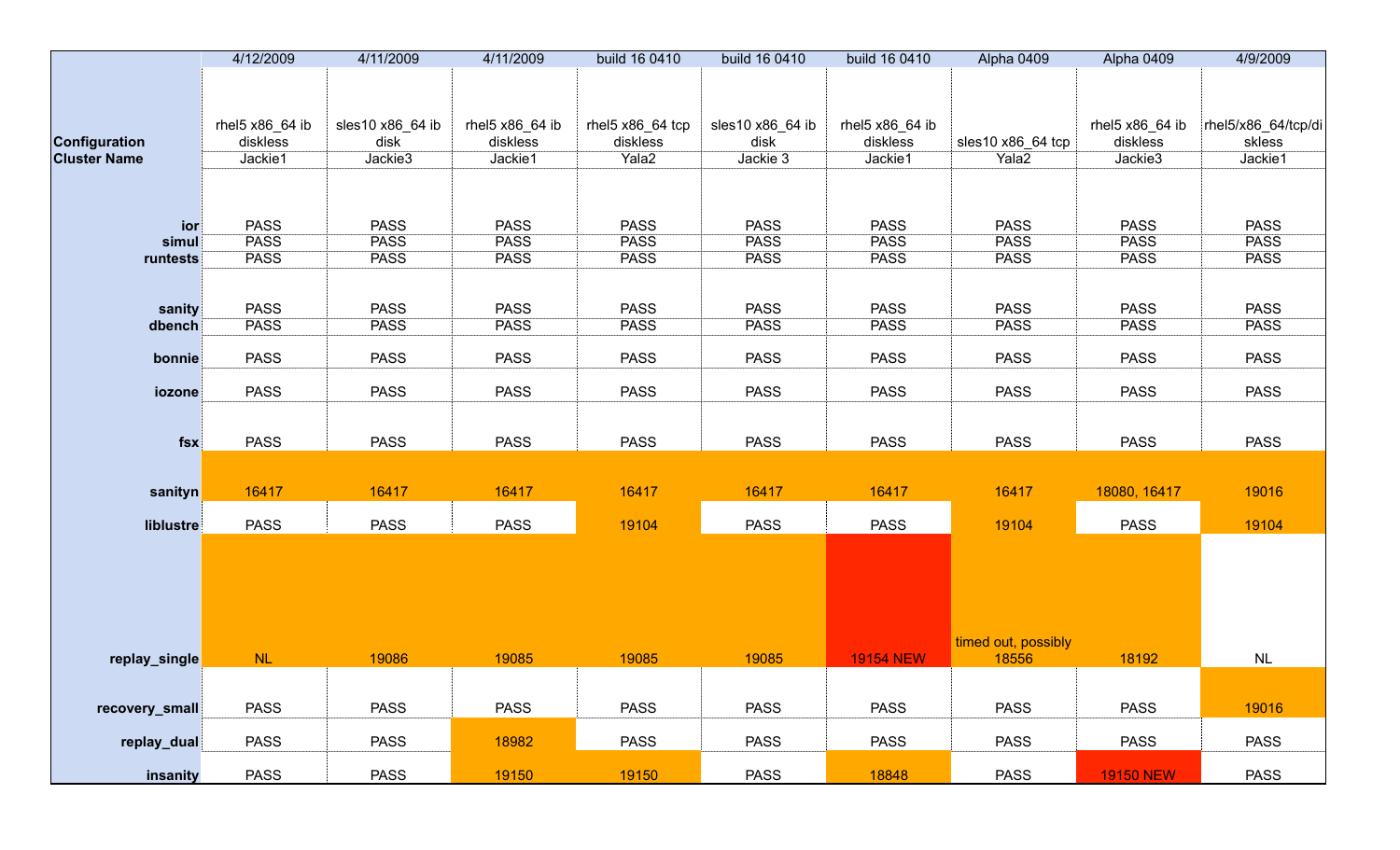|                                        | 4/12/2009       | 4/11/2009        | 4/11/2009       | build 16 0410                 | build 16 0410    | build 16 0410     | Alpha 0409        | Alpha 0409       | 4/9/2009            |
|----------------------------------------|-----------------|------------------|-----------------|-------------------------------|------------------|-------------------|-------------------|------------------|---------------------|
|                                        |                 |                  |                 |                               |                  |                   |                   |                  |                     |
|                                        |                 |                  |                 |                               |                  |                   |                   |                  |                     |
|                                        | rhel5 x86_64 ib | sles10 x86_64 ib | rhel5 x86_64 ib | rhel5 $x86$ <sub>64</sub> tcp | sles10 x86_64 ib | rhel5 x86_64 ib   |                   | rhel5 x86_64 ib  | rhel5/x86_64/tcp/di |
| Configuration                          | diskless        | disk             | diskless        | diskless                      | disk             | diskless          | sles10 x86_64 tcp | diskless         | skless              |
| sanity_quota                           | <b>PASS</b>     | 16818            | <b>PASS</b>     | <b>PASS</b>                   | <b>PASS</b>      | <b>PASS</b>       | <b>PASS</b>       | <b>19149 NEW</b> | <b>PASS</b>         |
| sanity_sec                             | <b>PASS</b>     | <b>PASS</b>      | <b>PASS</b>     | <b>PASS</b>                   | <b>PASS</b>      | <b>PASS</b>       | <b>PASS</b>       | <b>PASS</b>      | <b>PASS</b>         |
| performance_sanity                     | 19151           | <b>PASS</b>      | 19142           | 19151                         | <b>PASS</b>      | 19142             | 19151             | <b>19151 NEW</b> |                     |
|                                        |                 |                  | FAIL - NEED TO  |                               |                  |                   |                   |                  |                     |
| replay_vbr                             | <b>PASS</b>     | <b>PASS</b>      | <b>CHECK</b>    | <b>PASS</b>                   | <b>PASS</b>      | FAIL due to 19142 | 19129             | 19129            | 19129               |
| conf_sanity                            | 17931?          | 17931            | 17931           | 17931                         | 17931            | 17931             | 17931             | 17931            | 17931               |
| replay_ost_single                      | <b>PASS</b>     | <b>PASS</b>      | <b>PASS</b>     | <b>NL</b>                     | <b>PASS</b>      | <b>PASS</b>       | <b>19148 NEW</b>  | <b>PASS</b>      | <b>PASS</b>         |
| racer                                  |                 |                  |                 |                               |                  |                   |                   |                  |                     |
| large-scale                            |                 |                  |                 |                               |                  |                   |                   |                  |                     |
| recovery-mds-scale<br>recovery-double- |                 |                  |                 |                               |                  |                   |                   |                  |                     |
| scale                                  |                 |                  |                 |                               |                  |                   |                   |                  |                     |
| recovery-random-                       |                 |                  |                 |                               |                  |                   |                   |                  |                     |
| scale                                  |                 |                  |                 |                               |                  |                   |                   |                  |                     |
|                                        |                 |                  |                 |                               |                  |                   |                   |                  |                     |
|                                        |                 |                  |                 |                               |                  |                   |                   |                  |                     |
|                                        |                 |                  |                 |                               |                  |                   |                   |                  |                     |
|                                        |                 |                  |                 |                               |                  |                   |                   |                  |                     |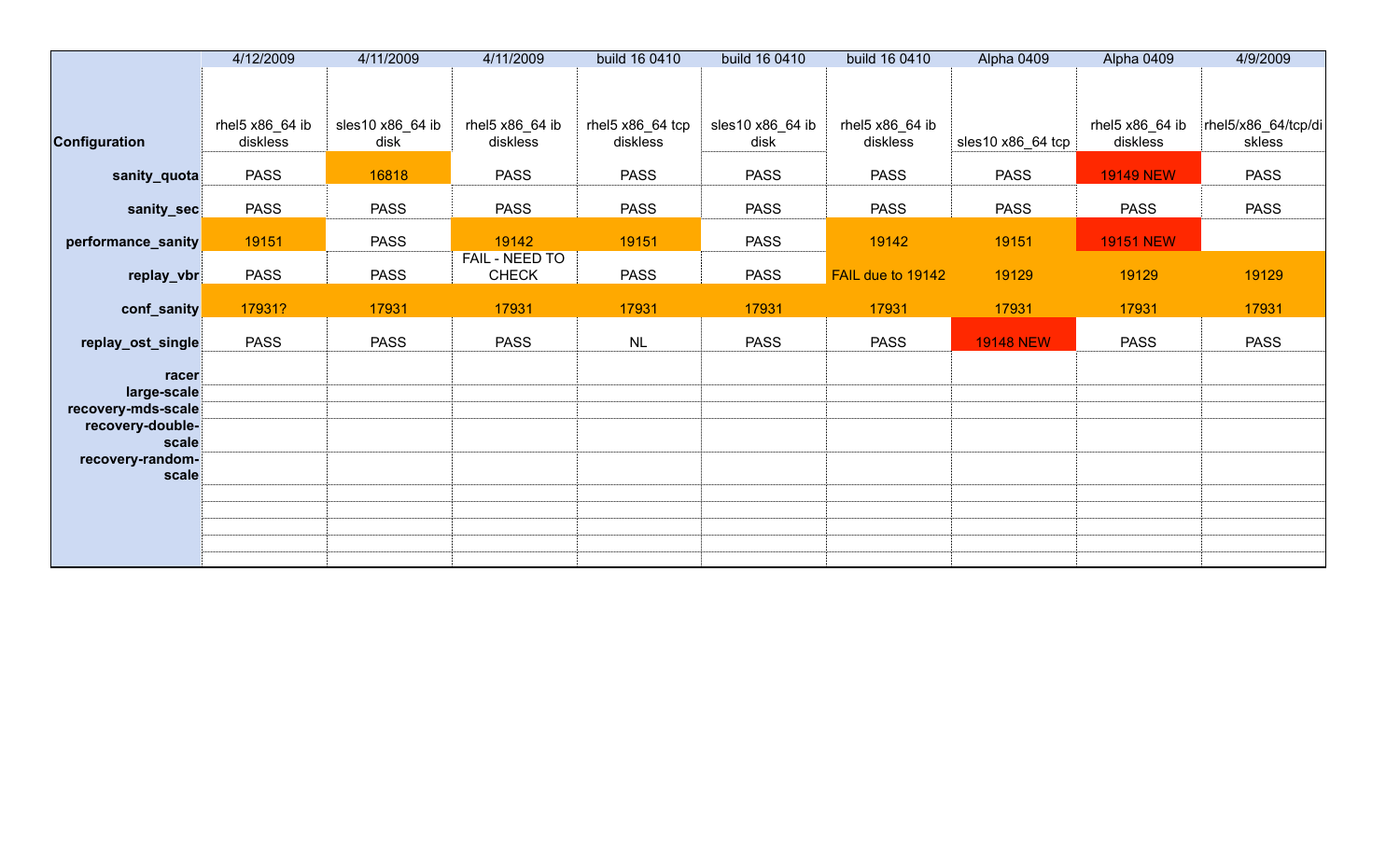|                     | 4/8/2009            | 4/7/2009                                | 4/7/2009        | 4/6/2009         | 4/5/2009        | 4/4/2009        | 4/3/2009        | 4/2/2009            | 4/1/2009         |
|---------------------|---------------------|-----------------------------------------|-----------------|------------------|-----------------|-----------------|-----------------|---------------------|------------------|
|                     |                     |                                         |                 |                  |                 |                 |                 |                     |                  |
|                     |                     |                                         |                 |                  |                 |                 |                 |                     |                  |
|                     | rhel5/x86_64/tcp/di |                                         |                 |                  |                 |                 |                 |                     |                  |
| Configuration       | skless              | sles10/x86_64/ib                        | rhel5/x86_64/ib | rhel5/x86_64/tcp | rhel5/x86_64/ib | rhel5/x86_64/ib | rhel5/x86 64/ib | rhel5/x86_64/ib     | rhel5/x86_64/ib  |
| <b>Cluster Name</b> | Yala2               | Jackie3                                 | Jackie1         | Yala2            | Jackie3         | Jackie3         | Jackie3         | Jackie3             | Jackie3          |
|                     |                     |                                         |                 |                  |                 |                 |                 | <b>CVS</b> checkout |                  |
|                     |                     |                                         |                 |                  |                 |                 |                 | failed during       |                  |
|                     |                     |                                         |                 |                  |                 |                 |                 | LBATS build. No     |                  |
| ior                 | <b>PASS</b>         | <b>PASS</b>                             | <b>PASS</b>     | <b>PASS</b>      | <b>PASS</b>     | <b>PASS</b>     | <b>PASS</b>     | run                 | 18554            |
| simul               | <b>PASS</b>         | <b>PASS</b>                             | <b>PASS</b>     | <b>PASS</b>      | <b>PASS</b>     | <b>PASS</b>     | <b>PASS</b>     |                     | 18554            |
| runtests            | <b>PASS</b>         | <b>PASS</b>                             | <b>PASS</b>     | <b>PASS</b>      | <b>PASS</b>     | <b>PASS</b>     | <b>PASS</b>     |                     | 18554            |
|                     |                     |                                         |                 |                  |                 |                 |                 |                     |                  |
| sanity              | <b>PASS</b>         | 17560                                   | <b>PASS</b>     | 17560            | 17560           | 17560           | 18806           |                     | 18554            |
| dbench              | <b>PASS</b>         | <b>PASS</b>                             | <b>PASS</b>     | <b>PASS</b>      | <b>PASS</b>     | <b>PASS</b>     | <b>PASS</b>     |                     | 18554            |
|                     |                     |                                         |                 |                  |                 |                 |                 |                     |                  |
| bonnie              | <b>PASS</b>         | 19028                                   | <b>PASS</b>     | <b>PASS</b>      |                 | 19025           | <b>PASS</b>     |                     | 18554            |
|                     |                     |                                         |                 |                  | disk failure on | disk failure on |                 |                     |                  |
| iozone              | <b>PASS</b>         | <b>PASS</b>                             | <b>PASS</b>     | <b>PASS</b>      | sata17          | sata17          | <b>PASS</b>     |                     | 18554            |
|                     |                     |                                         | NT due to crash |                  |                 |                 |                 |                     |                  |
|                     |                     |                                         | after iozone    |                  | disk failure on | disk failure on |                 |                     |                  |
| fsx                 | <b>PASS</b>         | <b>PASS</b>                             | (19025)         | <b>PASS</b>      | sata17          | sata17          | <b>PASS</b>     |                     | 18554            |
|                     |                     |                                         |                 |                  |                 |                 |                 |                     | 18554: crash too |
|                     |                     |                                         |                 |                  | disk failure on | disk failure on |                 |                     | many time, run   |
| sanityn             | 19016(2)            | 17560                                   | 19016           | 17560            | sata17          | sata17          | 19025           |                     | aborted          |
|                     |                     | SKIP (apply only to SKIP (apply only to |                 | 18721            | disk failure on | disk failure on | disk failure on |                     |                  |
| liblustre           | 18721(1,2)          | tcp)                                    | tcp)            |                  | sata17          | sata17          | sata17          |                     | aborted          |
|                     |                     |                                         |                 |                  |                 |                 |                 |                     |                  |
|                     |                     |                                         |                 |                  |                 |                 |                 |                     |                  |
|                     |                     |                                         |                 |                  |                 |                 |                 |                     |                  |
|                     |                     |                                         |                 |                  |                 |                 |                 |                     |                  |
|                     |                     |                                         |                 |                  |                 |                 |                 |                     |                  |
|                     |                     |                                         | 19086, yala     |                  | disk failure on | disk failure on | disk failure on |                     |                  |
| replay_single       | 18800(1)            | 17560                                   | timeout(18556?) | 17560            | sata17          | sata17          | sata17          |                     | aborted          |
|                     |                     |                                         |                 |                  |                 |                 |                 |                     |                  |
|                     |                     |                                         |                 |                  | disk failure on | disk failure on | disk failure on |                     |                  |
| recovery_small      | 19016               | 17560                                   | 19016           | 17560            | sata17          | sata17          | sata17          |                     | aborted          |
|                     |                     |                                         |                 |                  | disk failure on | disk failure on | disk failure on |                     |                  |
| replay_dual         | <b>PASS</b>         | 17560                                   | <b>PASS</b>     | 17560            | sata17          | sata17          | sata17          |                     | aborted          |
|                     |                     |                                         |                 |                  | disk failure on | disk failure on | disk failure on |                     |                  |
| insanity            |                     | 17560                                   | <b>PASS</b>     |                  | sata17          | sata17          | sata17          |                     | aborted          |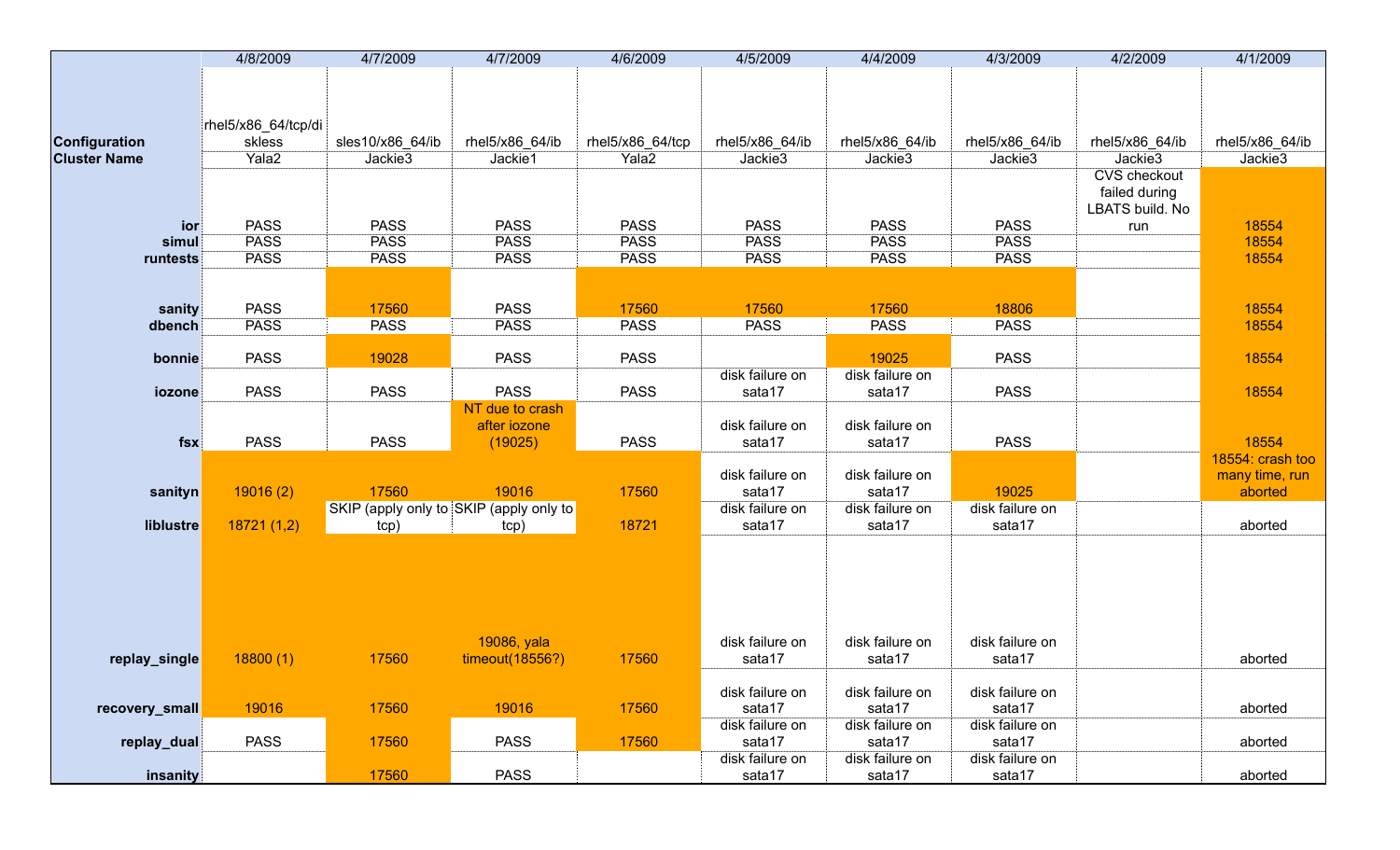|                           | 4/8/2009            | 4/7/2009         | 4/7/2009        | 4/6/2009         | 4/5/2009                  | 4/4/2009                  | 4/3/2009                  | 4/2/2009        | 4/1/2009        |
|---------------------------|---------------------|------------------|-----------------|------------------|---------------------------|---------------------------|---------------------------|-----------------|-----------------|
|                           |                     |                  |                 |                  |                           |                           |                           |                 |                 |
|                           |                     |                  |                 |                  |                           |                           |                           |                 |                 |
|                           | rhel5/x86_64/tcp/di |                  |                 |                  |                           |                           |                           |                 |                 |
| <b>Configuration</b>      | skless              | sles10/x86_64/ib | rhel5/x86_64/ib | rhel5/x86_64/tcp | rhel5/x86_64/ib           | rhel5/x86_64/ib           | rhel5/x86_64/ib           | rhel5/x86_64/ib | rhel5/x86_64/ib |
|                           |                     |                  |                 |                  | disk failure on           | disk failure on           | disk failure on           |                 |                 |
| sanity_quota              | <b>PASS</b>         | 17560            | <b>PASS</b>     |                  | sata17                    | sata17                    | sata17                    |                 | aborted         |
|                           |                     |                  |                 |                  | disk failure on           | disk failure on           | disk failure on           |                 |                 |
| sanity_sec                | <b>PASS</b>         | <b>PASS</b>      | <b>PASS</b>     |                  | sata17                    | sata17                    | sata17                    |                 | aborted         |
|                           |                     |                  |                 |                  | disk failure on           | disk failure on           | disk failure on           |                 |                 |
| performance_sanity        |                     | 17560            |                 |                  | sata17                    | sata17                    | sata17                    |                 | aborted         |
|                           |                     |                  |                 |                  | disk failure on           | disk failure on           | disk failure on           |                 |                 |
| replay_vbr                | <b>19129 NEW</b>    | 17560            | 19061           |                  | sata17<br>disk failure on | sata17<br>disk failure on | sata17<br>disk failure on |                 | aborted         |
| conf_sanity               | 17931               | 17931            | 17931           |                  | sata17                    | sata17                    | sata17                    |                 | aborted         |
|                           |                     |                  |                 |                  | disk failure on           | disk failure on           | disk failure on           |                 |                 |
| replay_ost_single         | <b>PASS</b>         | <b>PASS</b>      | <b>PASS</b>     |                  | sata17                    | sata17                    | sata17                    |                 | aborted         |
|                           |                     |                  |                 |                  |                           |                           |                           |                 |                 |
| racer                     |                     |                  |                 |                  |                           |                           |                           |                 |                 |
| large-scale               |                     |                  |                 |                  |                           |                           |                           |                 |                 |
| recovery-mds-scale        |                     |                  |                 |                  |                           |                           |                           |                 |                 |
| recovery-double-<br>scale |                     |                  |                 |                  |                           |                           |                           |                 |                 |
| recovery-random-          |                     |                  |                 |                  |                           |                           |                           |                 |                 |
| scale                     |                     |                  |                 |                  |                           |                           |                           |                 |                 |
|                           |                     |                  |                 |                  |                           |                           |                           |                 |                 |
|                           |                     |                  |                 |                  |                           |                           |                           |                 |                 |
|                           |                     |                  |                 |                  |                           |                           |                           |                 |                 |
|                           |                     |                  |                 |                  |                           |                           |                           |                 |                 |
|                           |                     |                  |                 |                  |                           |                           |                           |                 |                 |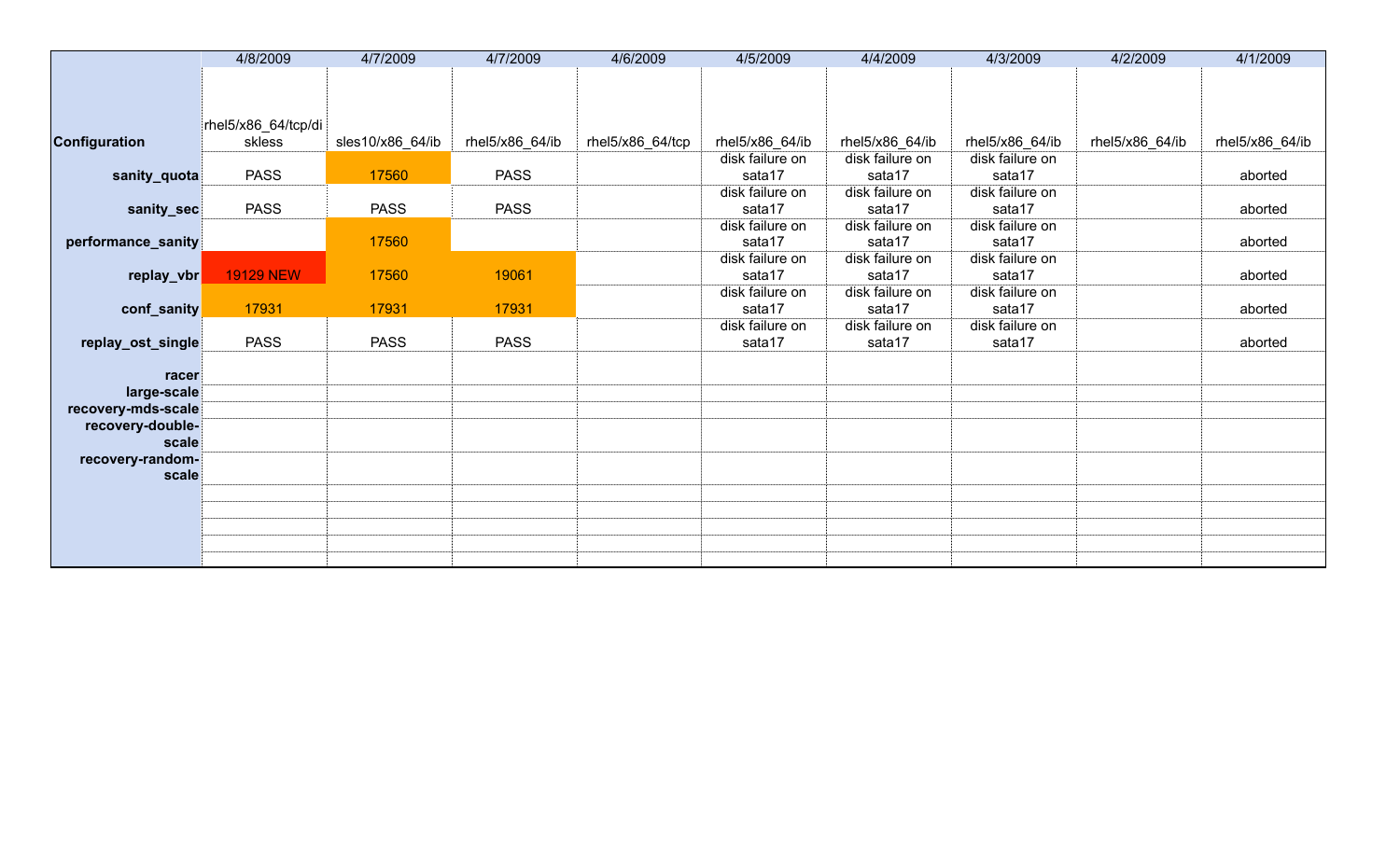|                     | 3/31/2009               | 3/30/2009        | 3/29/2009       | 3/28/2009       | 3/27/2009    | 3/26/2009                                                                                           | 3/25/2009    | 3/24/2009    |  |
|---------------------|-------------------------|------------------|-----------------|-----------------|--------------|-----------------------------------------------------------------------------------------------------|--------------|--------------|--|
|                     |                         |                  |                 |                 |              |                                                                                                     |              |              |  |
|                     |                         |                  |                 |                 |              |                                                                                                     |              |              |  |
|                     |                         |                  |                 |                 |              |                                                                                                     |              |              |  |
|                     |                         |                  |                 |                 |              |                                                                                                     |              |              |  |
| Configuration       | rhel5/x86_64/ib         | rhel5/x86_64/tcp | rhel5/x86/ib    | rhel5/x86/ib    | rhel5/x86/ib | rhel5/x86/ib                                                                                        | rhel5/x86/ib | rhel5/x86/ib |  |
| <b>Cluster Name</b> | Jackie3                 | Yala1            | Jackie3         | Jackie3         | Jackie3      | Jackie3                                                                                             | Jackie1      | Jackie3      |  |
|                     |                         |                  |                 |                 |              |                                                                                                     |              |              |  |
|                     |                         |                  |                 |                 |              |                                                                                                     |              |              |  |
|                     |                         |                  |                 |                 |              |                                                                                                     |              |              |  |
| ior                 | 18934                   | 18934            | <b>NT</b>       | <b>NT</b>       | <b>NT</b>    | <b>NT</b>                                                                                           | <b>NT</b>    | <b>NT</b>    |  |
| simul               | <b>PASS</b>             | <b>PASS</b>      | <b>NT</b>       | NT              | NT           | <b>NT</b>                                                                                           | <b>NT</b>    | NT           |  |
| runtests            | <b>PASS</b>             | <b>PASS</b>      | <b>PASS</b>     | <b>PASS</b>     | <b>PASS</b>  | <b>PASS</b>                                                                                         | <b>PASS</b>  | <b>PASS</b>  |  |
|                     |                         |                  |                 |                 |              |                                                                                                     |              |              |  |
|                     |                         |                  |                 |                 |              |                                                                                                     |              |              |  |
| sanity              | 18806                   | 18973            | 18973           | 18928 dup 18973 | 18928        | 18928                                                                                               | 18806        | 18806        |  |
| dbench              | <b>PASS</b>             | 18554            | disk failure    | 18544           | 18554        | 18554                                                                                               | <b>PASS</b>  | <b>PASS</b>  |  |
|                     |                         | disk failure on  | disk failure on |                 |              |                                                                                                     |              |              |  |
| bonnie              | <b>PASS</b>             | sfire8           | sfire11         | 18554           | <b>PASS</b>  | <b>PASS</b>                                                                                         | <b>PASS</b>  | <b>PASS</b>  |  |
|                     |                         |                  | disk failure on |                 |              |                                                                                                     |              |              |  |
| iozone              | <b>PASS</b>             | 18554            | sfire11         | 18554           | <b>PASS</b>  | <b>PASS</b>                                                                                         | <b>PASS</b>  | <b>PASS</b>  |  |
|                     |                         |                  |                 |                 |              |                                                                                                     |              |              |  |
|                     |                         |                  | disk failure on |                 |              |                                                                                                     |              |              |  |
| fsx                 | <b>PASS</b>             | 17819            | sfire11         | 18554           | <b>PASS</b>  | <b>PASS</b>                                                                                         | <b>PASS</b>  | <b>PASS</b>  |  |
|                     |                         |                  |                 |                 |              |                                                                                                     |              |              |  |
|                     |                         |                  | disk failure on |                 |              |                                                                                                     |              |              |  |
|                     | sanityn 19016,19025 NEW | 18554            | sfire11         | 18554           | <b>PASS</b>  | 18858                                                                                               | <b>PASS</b>  | <b>PASS</b>  |  |
|                     | disk need fsck on       |                  | disk failure on |                 |              |                                                                                                     |              |              |  |
| liblustre           | sata17                  | 18721            | sfire11         |                 |              | SKIP (apply only to SKIP (apply only to SKIP (apply only to SKIP (apply only to SKIP (apply only to |              |              |  |
|                     |                         |                  |                 | tcp)            | tcp)         | tcp)                                                                                                | tcp)         | tcp)         |  |
|                     |                         |                  |                 |                 |              |                                                                                                     |              |              |  |
|                     |                         |                  |                 |                 |              |                                                                                                     |              |              |  |
|                     |                         |                  |                 |                 |              |                                                                                                     |              |              |  |
|                     |                         |                  |                 |                 |              |                                                                                                     |              |              |  |
|                     |                         |                  |                 |                 |              |                                                                                                     |              |              |  |
|                     | disk need fsck on       |                  | disk failure on |                 |              |                                                                                                     |              |              |  |
|                     |                         |                  |                 |                 |              | 17560                                                                                               |              | 18192        |  |
| replay_single       | sata17                  | 18554            | sfire11         | 18981           | 18556        |                                                                                                     | $\sf NL$     |              |  |
|                     | disk need fsck on       |                  | disk failure on |                 |              |                                                                                                     |              |              |  |
|                     |                         |                  |                 |                 |              |                                                                                                     |              |              |  |
| recovery_small      | sata17                  | 18554            | sfire11         | <b>PASS</b>     | 18554        | 18554                                                                                               | 18554        | <b>PASS</b>  |  |
|                     |                         |                  | disk failure on |                 |              |                                                                                                     |              |              |  |
| replay_dual         | 1855619070              | 18554            | sfire11         | 18982           | 18979        | 18554                                                                                               | 12915        | 18939        |  |
|                     |                         |                  | disk failure on |                 |              |                                                                                                     |              |              |  |
| insanity            | <b>PASS</b>             |                  | sfire11         | <b>PASS</b>     | <b>PASS</b>  | 18554                                                                                               | <b>PASS</b>  | $\sf NL$     |  |